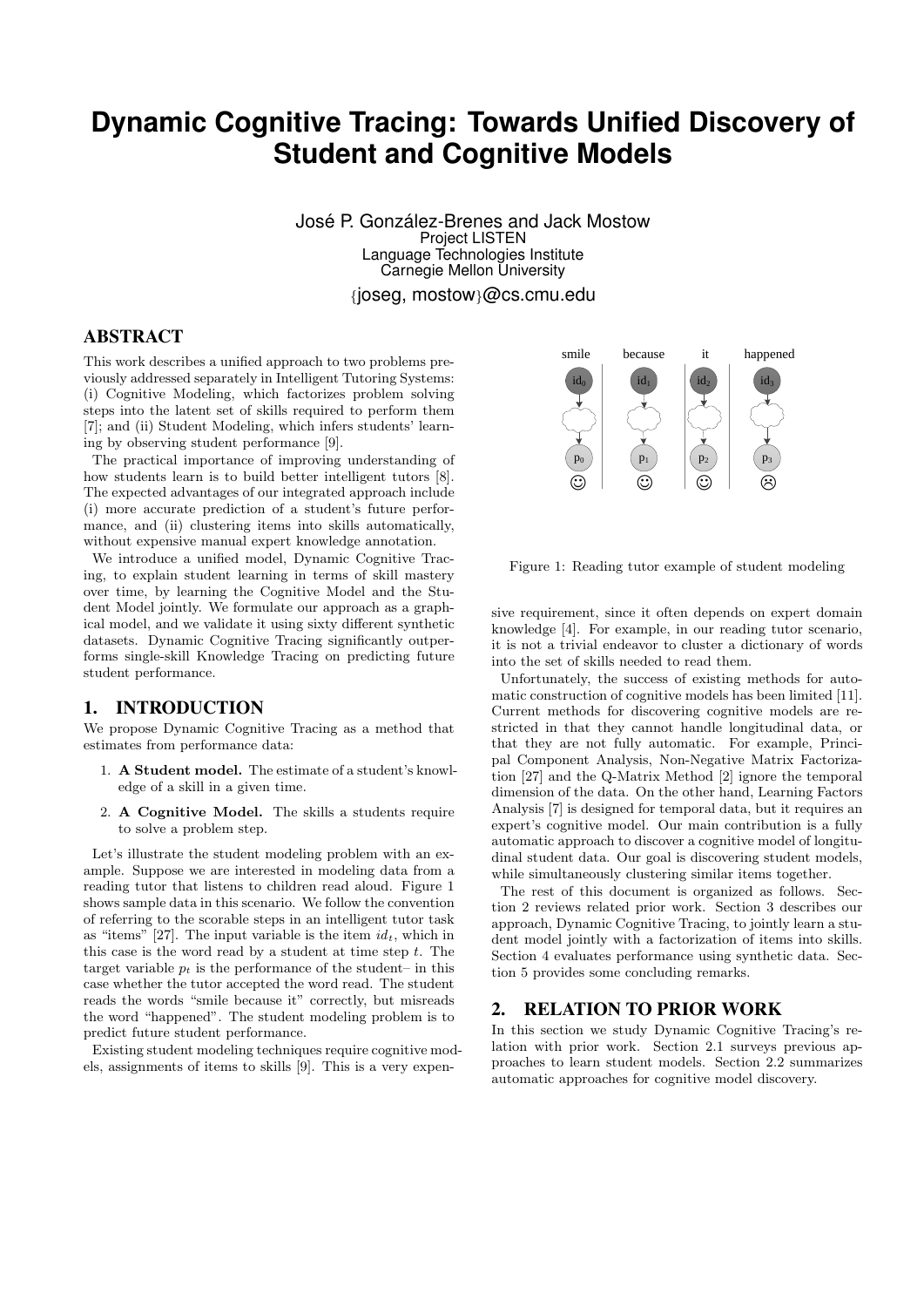## 2.1 Student Modeling

Corbett and Anderson [9]'s seminal paper introduced Knowledge Tracing as a way to model students' changing knowledge during skill acquisition. It uses (a) a cognitive model that maps a problem solving item to the skills required, and (b) logs of students' correct and incorrect answers as evidence of their knowledge on a particular skill. Reye [22] showed that there is an equivalent formulation of Knowledge Tracing as a Bayesian Network. Knowledge Tracing has enabled significantly faster teaching by Intelligent Tutors, while achieving the same performance on evaluations [8].

Knowledge Tracing, as well as Dynamic Cognitive Tracing, are non-convex problems. This means that the optimizer that estimates the parameters of the models might get stuck in local optima far away from the global optimum. Moreover, these formulations are also non-identifiable: There exist potentially many student models that may explain the data observed equally-well. In Knowledge Tracing, the main source of non-identifiability is the trade-off between the probability of a student's initial knowledge, and the probability of learning the skill [5]. To mitigate non-identifiability, recent work has proposed the use of Bayesian priors [5] or using contextual clues to estimate whether a student has guessed [1].

Other approaches to student modeling include Performance Factor Analysis [19, 14], which predicts student performance based on the item difficulty and student historical performances. Alternatively, Learning Decomposition [6], uses non-linear regression to determine how to weight different types of practice opportunities relative to each other. More recently, Tensor Factorization [25], has been used to the student modeling problem. It use recommender system techniques to learn student models. None of these techniques aim to discover cognitive models. Thai-Nghe et al. [25] make use of latent variables, but they argue that it is not possible to interpret their semantics. Their formulation is tied to specific students, and it is not clear how to generalize their approach to unseen students in the training set, or when students encounter only a very sparse set of items. We designed Dynamic Cognitive Tracing aiming to discover latent factors with the interpretation of Cognitive and Student Models.

Desmarais [11] argues that the construction of a cognitive model from data is highly desirable, not only to avoid the labor intensive task of specifying which skills are involved in which task, but because a data-driven approach might outperform human judgment. In the next subsection we study such approaches.

#### 2.2 Automatic Discovery of Cognitive Models

Winters et al. [27] surveyed methods for automatic construction of cognitive models. Examples are matrix factorization techniques, such as Principal Component Analysis (PCA) and Non-Negative Matrix Factorization (NNMF). The theoretical relationships between different matrix factorization techniques has been studied in detail [24].

The Q-matrix algorithm [2, 3], is a hill-climbing method that creates a cognitive model linking skills and items directly from student response data. An alternative approach, Learning Factors Analysis [7], performs combinatorial search to evaluate and improve on existing cognitive models.

None of the techniques reviewed in this section take into account the temporal dimension of the data without human intervention. To the extent of our knowledge, we are the first ones to estimate a cognitive model completely automatically from data collected over time.

## 3. DYNAMIC COGNITIVE TRACING

We now describe Dynamic Cognitive Tracing. Subsection 3.1 details our approach. Subsection 3.2 provides pointers on the training and inference algorithms used. Subsection 3.3 shows how Dynamic Cognitive Tracing relates two common techniques used in student modeling and in automatic generation of a cognitive model.

### 3.1 Model

We formulate Dynamic Cognitive Tracing as a Bayesian Network. Bayesian Networks [20], are a popular framework to reason using noisy information. Bayesian networks are directed acyclic graphical models where the nodes are variables and the edges specify statistical dependencies between variables.

Bayesian Networks are often described using plate diagram notation to show the statistical relationship between their random variables. The plate diagram of Dynamic Cognitive Tracing is shown in Figure  $2(a)$ . Instead of drawing a variable multiple times, we follow the convention of using a plate to group repeated variables. As an example, we unroll Dynamic Cognitive Tracing using two skills in Figure 2(b). The description of the generative story of the variables is described in Figure 3. We follow the convention of using dark-gray to color variables that are observable during both training and testing. Variables visible during testing only are colored in light gray. Latent variables, which are never observed, are denoted in white circles. The doubleline around variables is used to indicate that their value is calculated deterministically given its parents. The variables in Dynamic Cognitive Tracing are:

- $\bullet\,$   $\bf S$  is the number of skills in the model.
- Ids is the number of items that the student can practice with the tutor. For example, in the case of a reading tutor, Ids is the vocabulary size. If the tutor is creating items on the fly, Ids is the number of templates from where items are being generated.
- $Q$  is an Id  $\times$  S matrix that maps items to skills. Each row  $Q_{id}$  is modeled as a multinomial representing the skills required for item id. For example, if  $Q_{id_t}$  =  $[0.5, 0.5, 0, 0]$ , we interpret item  $id_t$  to be a mixture of skills 1 and 2. In this example  $id_t$  does not require skills 3 and 4. Q need not be hidden. If in fact Q is known, we can clamp the parameters to their known values.
- $q_t$  is the skill for item  $id_t$ . For example,  $q_t = 1$  iff skill 1 is required for item  $id_t$ ,  $q_t = 2$  iff skill 2 is required, and so on.  $q_t$  is chosen deterministically as the row number  $id_t$  of  $Q$ .
- $K_{s,t}$  indicates whether the student has the knowledge of skill s. Notice, there is a markovian dependency across time steps: if skill s is known at time  $t - 1$ , it is likely to be known it at time  $t$ . Therefore, we also need to know which skills were active on the previous time step (i.e.,  $k_{s,t}$  depends on  $q_{t-1}$ ). For simplicity, in this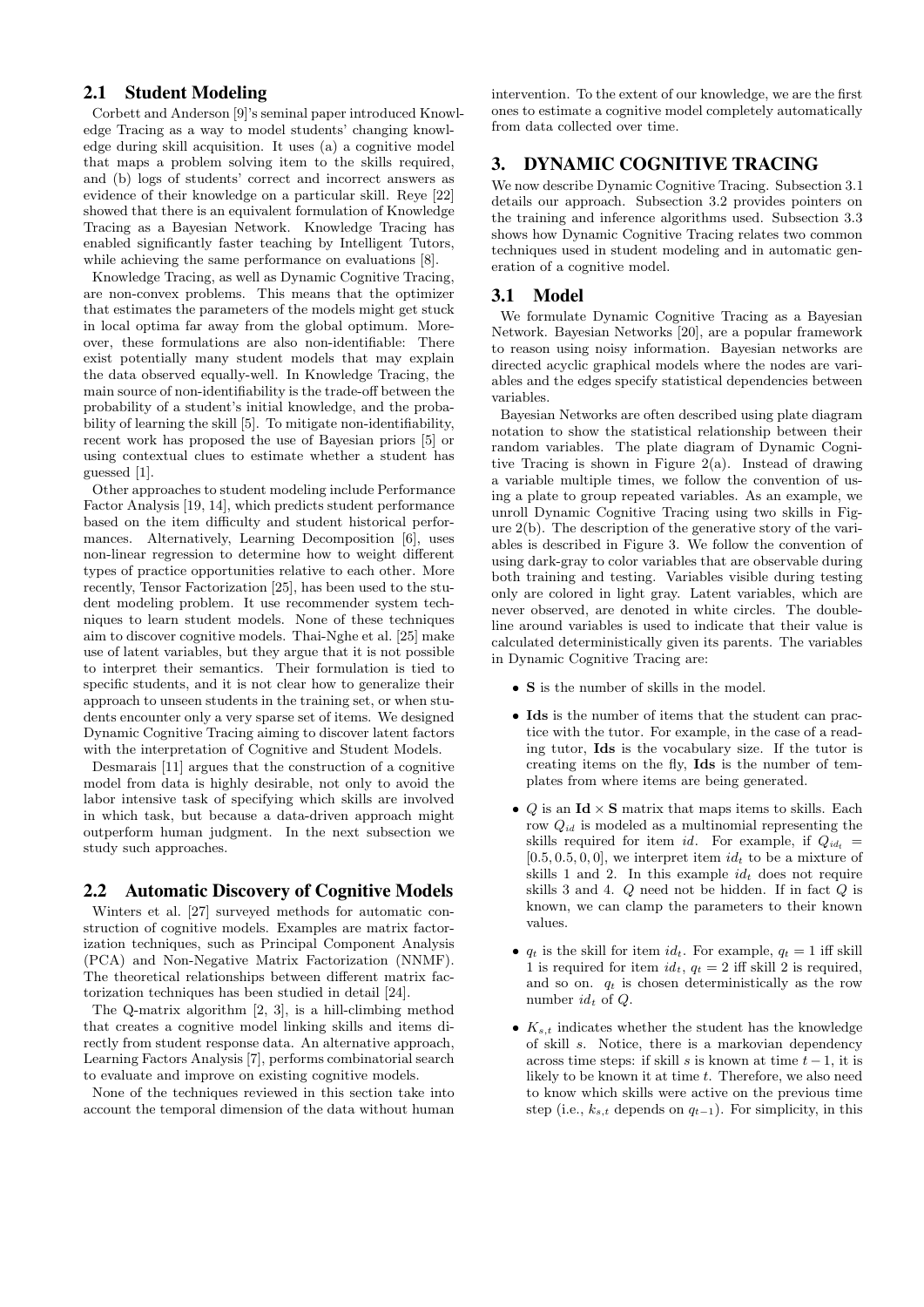

(a) Plate diagram

(b) Unrolled example with two skills

Figure 2: Dynamic Cognitive Tracing as a graphical model

work we treat each  $K$  as a binary variable (whether the skill is known or not).

- $k_{s,t}$  is a binary variable that represents if the skill is known and required by the item  $id_t$ . Hence, its value is computed deterministically by applying a dot product to its parents:  $k_{s,t}$  is true iff skill s is required  $(q_t = s)$ , and the student has learned the skill  $(K_{s,t} = 1)$ .
- $p_t$  is the target variable that models performance. It is only observed during training.
	- For discrete grades (i.e., right or wrong), a Binomial distribution or logistic regression can be used. The use of logistic regression in Bayesian Networks has been studied in the context of mixture of experts [16], and more recently for the multiple subskill problem in student modeling [28]. In this paper we use the Binomial approach.
	- For continuous grades, (i.e.,  $0 \sim 100$ ) linear regression can be used.

Our main contribution is unsupervised estimation of the cognitive model  $Q$  from longitudinal data, while simultaneously estimating the student model parameters. In the next subsection we study how to learn the parameters of Dynamic Cognitive Tracing, as well as how to perform inference on it.

## 3.2 Training and Inference

Dynamic Cognitive Tracing is formulated as a directed graphical model (Bayesian Network). We leverage existing technologies to quickly implement a prototype of Dynamic Cognitive Tracing. We used the Bayesian Network Toolkit [18] (BNT) for Matlab.

As described in the previous subsection, the knowledge of a skill is dependent of its value on the previous time step. This kind of dependency is called a Markov Chain. Therefore, in Dynamic Cognitive Tracing, the student knowledge

- 1. Draw  $Q_{id}$  ∼ Multinomial; **Ids** times
- 2. For each time-step  $t \in \{0...T\}$ :
	- (a) Draw  $id_t \sim$  Multinomial
	- (b) For each skill  $s \in \{0, \ldots S\}$ :
	- (c) Set  $q_{s,t} \leftarrow Q_{id_t}$
	- (d) Draw  $K_{s,t} \sim \text{Binomial}$
	- (e) Set  $k_{s,t} \leftarrow K_{qt} \cdot q_{s,t}$
	- (f)  $p_t \sim \mathcal{N}(k_{1,t}, k_{2,t}, \ldots, k_{S,t})$ , for continuous p, or for binary variables either  $p_t \sim logistic(k_{1,t}, k_{2,t}, \ldots, k_{S,t}),$  or  $p_t \sim Binomial$

Figure 3: Generative story of Dynamic Cognitive Tracing

of S skills is modeled using S layers of Markov Chains. Unfortunately, this is not scalable, because exact inference on layers of Markov Chains that produce a single output is untractable: the runtime complexity grows exponentially on the number of layers [12]. Hence, we limit our study to a small number of skills. In future work we will implement inference techniques that scale better, like Gibbs Sampling.

The name Bayesian Network is a misnomer, because it does not require to use Bayesian Estimation, as in fact, we used Maximum Likelihood Estimation to perform exact inference. BNT implements the Junction Tree algorithm [15], an inference algorithm that generalizes the the Forward-Backward algorithm that is used in Knowledge Tracing and Hidden Markov Models [21]. To estimate the parameters of the model, we use the Expectation-Maximization (E-M) algorithm [10]. Like all non-convex optimizaters, E-M is not guaranteed to find the globally optimal solution.

#### 3.3 Unifying Perspective

We now discuss how Dynamic Cognitive Tracing generalizes two common techniques for cognitive and student modeling.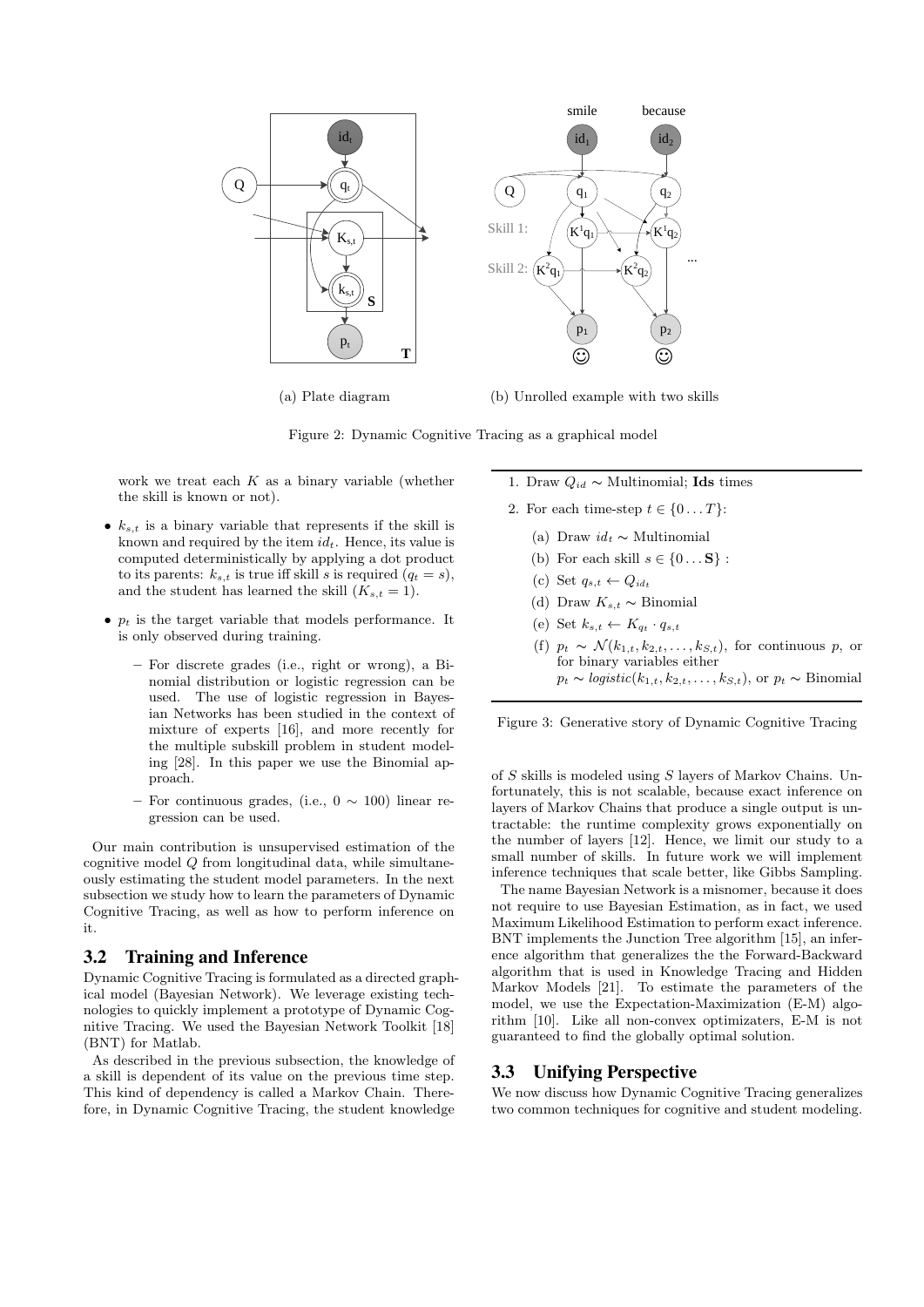

Figure 4: Two-skill models with one time step



Figure 5: Unrolled graphical model representation of oneskill student models

Cognitive models have been built by matrix factorization techniques [27]. Probabilistic Principal Component Analysis (PPCA) [26] is an example of such matrix factorization techniques. It is a formulation of the Principal Component Analysis algorithm using graphical models. The main advantages of this approach over conventional PCA, is that it can handle missing data, and it provides a probabilistic interpretation of the underlying factors.

In Figure 4(a) we show the graphical model representation of PPCA when explicitly formulated to handle missing data. If the variable p is continuous, it is modeled with a Gaussian. If the variable  $p$  is discrete, it is model with a Binomial, using a logistic link function. Discrete PCA is also known in the literature as Logistic PCA [23]. Figure 4(b) shows the simplified Dynamic Cognitive Tracing with two skills, when there is no temporal information available. The structure of both graphical models is very similar: in both cases, the performance is explained by latent variables that represent the skills. The main difference is that Dynamic Cognitive Tracing takes into account the knowledge of the skill estimated from the student model: the performance is explained by the latent knowledge of the skills. We hypothesize that the advantage of our approach lies in the fact that it is not limited to a single timestep like PPCA is. We expect that item-performance data to be very noisy, and that the temporal information would be useful to model skill acquisition.

Figure 5(a) shows the graphical model representation of

Knowlege Tracing with a single skill model, which is just a Hidden Markov Model. Figure 5(b) shows the unrolled single-skill Dynamic Cognitive Tracing  $(S = 1)$  counterpart. In this case the structure of Dynamic Cognitive Tracing is equivalent to Knowledge Tracing.

### 4. EMPIRICAL EVALUATION

In this section, we report results of using Dynamic Cognitive Tracing to predict future student performance using synthetically generated datasets. In the context of this paper, we decouple the problem of discovering the assignments of items to skills and the problem of discovering the number of skills. For our experiments, we assume the number of skills is known. In a real scenario, where the number of skills is unknown, it could be estimated by using cross-validation using a held-out set. We report our results using Dynamic Cognitive Tracing using the true number of skills.

Dynamic Cognitive Tracing aims to discover the skills automatically without supervision. We compare if the cognitive model estimated by Dynamic Cognitive Tracing outperforms a cognitive model that assigns all of the items to a single skill. Therefore, as a baseline, we compare against Knowledge Tracing using a single skill.

In all comparisons between Knowledge Tracing and Dynamic Cognitive Tracing, their parameters are estimated using the same training set. The testing and training sets do not overlap students.

#### 4.1 Experimental setup

In this section, we describe the synthetic data sets generation criteria and the evaluation metrics. To generate the synthetic data sets, we use the generative story described in Figure 3, having each student encounter 25 items during training (sequence length  $= 25$ ). In preliminary experiments, we noticed that by the  $25<sup>th</sup>$  time step, most synthetic students learned. To have a more balanced test set that has roughly the same number of correct and incorrect answers, the sequence length of the test set is sampled randomly.

We want synthetic data to be plausible; for example, the probability of answering an item correctly by guessing should be lower than the probability of answering an item correctly due to knowledge. Therefore, the synthetic datasets follow these constraints:

- The *learning probability*, the probability of transitioning from not knowing a skill, to knowing it, lies in  $[0.01 \ldots 0.45]$ .
- The *quess probability*, the probability of answering correctly, given that the student does not know the skill, lies in  $[0.01 \dots 0.30]$ .
- The *slip probability*, the probability of answering incorrectly, given that the student knows the skill, lies in  $[0.01 \ldots 0.30]$ .

Note that these constraints are only exercised for generating the data. None of our models make use of this prior knowledge. For simplicity, in this paper we limit studying cognitive models that have only one skill active per item, but Dynamic Cognitive Tracing does not make use of this information. We constrain the models to not learn the "forget probability" (e.g., the transition probability from "knowing" to "not knowing" is zero).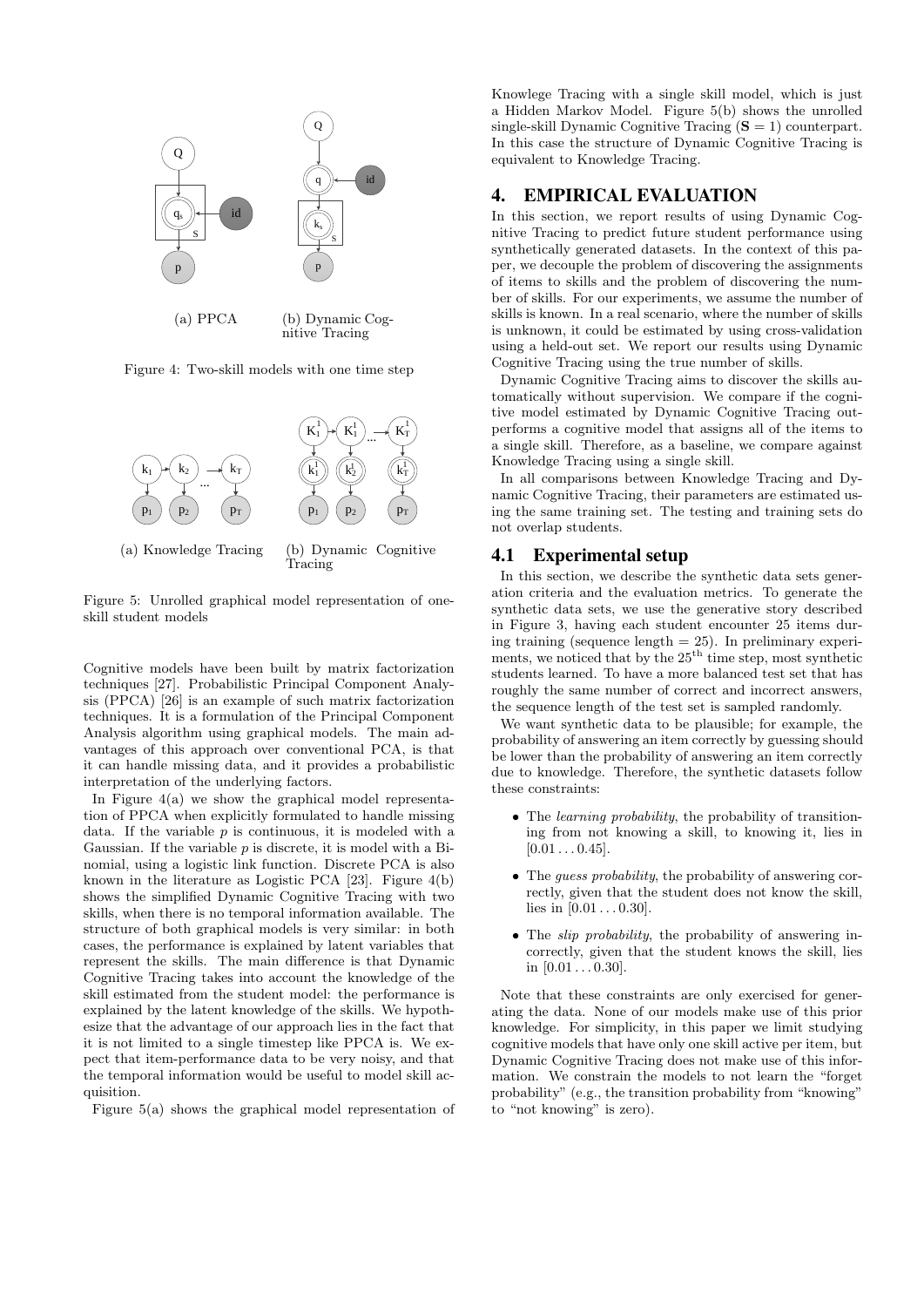Knowledge Tracing can sometimes provide bad parameter estimates. Beck and Chang [5] argued that when Knowledge Tracing performs badly, it is often because of incorrect estimation of the initial knowledge of the students (initial probabilities). We want to make sure that our results are better than Knowledge Tracing because of the strengths of Dynamic Cognitive Tracing, not because Knowledge Tracing got stuck in an "unlucky" local optimum. Therefore, we constrain all of the students to not have any initial knowledge in our experiments.

E-M is used to learn the parameters of the models. Knowledge Tracing and Dynamic Cognitive Tracing are initialized with random parameters, however, the emission probabilities (slip and guess probabilities) of Dynamic Cognitive Tracing are initialized using a single-skill model. We experiment running E-M using five different random initializations.

Unless noted otherwise, each dataset is divided in three parts: (i) a training set with 200 students, (ii) a development set with 50 students, used to choose the best out of five random initializations of the E-M algorithm, and (iii) a test set with 50 students. Students do not overlap among the sets.

We report the performance of our models using two metrics:

• Average Per-item Likelihood. Likelihood is a common metric to evaluate models that find latent structure [12]. It measures how likely a model is to predict the test set. It penalizes more heavily incorrect predictions with high-confidence. More formally, let I be the number of students in the test set, let  $\hat{p}_{i,t}$  be the estimated performance of student i at time t, let  $p_{i,t}$  be the real performance of the student and let  $T_i$  be the number of time steps for student i. Then we compute the per-item likelihood as:

$$
\frac{\sum_{i}\sum_{t}^{T_i}\text{pr}(\hat{p}_{i,t}=p_{i,t}|\hat{p}_{i,t-1},id_{i,t})}{\sum_{i}^{I}T_i}
$$

• Classification Accuracy. Classification accuracy measures how often the predicted performance matches the actual performance. Formally, let  $\delta(\cdot)$  be the Indicator function that returns 1 iff its argument is true, and 0 otherwise. We compute the accuracy as:



In the next section, we report all of the different parameter combinations of parameters we used to experiment. We did not perform any additional tuning besides the one reported in the next section.

#### 4.2 Results

We create a total of 60 random synthetic datasets using the constraints explained in Section 4.1. All of them have



Figure 6: Average Likelihood of Dynamic Cognitive Tracing and single-skill Knowledge Tracing in 60 different data sets

Table 1: Dynamic Cognitive Tracing's worst performing dataset (highlighted in Figure 6)

|                       | Skill 1 | Skill 2 |
|-----------------------|---------|---------|
| Learning probability: | .35     | .30     |
| Slip probability:     | .09     | .08     |
| Guess probability:    | .02     | .11     |

four types of items  $(\text{Ids} = 4)$ . We created twenty datasets with 2, 3 and 4 skills  $(S = 2, 3, 4)$ , respectively.

In Figure 6, the horizontal axis denotes the Likelihood of single-skill Knowledge Tracing. The vertical axis is the Likelihood of Dynamic Cognitive Tracing. The solid line divides the datasets in which Dynamic Cognitive Tracing performed better than Knowledge Tracing (upper left corner) and the ones in which it performed worse (lower right corner). The dotted lines represent the confidence interval for the mean of the Likelihood of Knowledge Tracing. Dynamic Cognitive Tracing performs as well or above the baseline in a total of 52 (87%) of the datasets.

Is estimating a cognitive model with Dynamic Cognitive Tracing better than assuming a single skill model? We compare the mean Likelihood of Dynamic Cognitive Tracing  $(\bar{x}_{\text{DCT}} = 62.34, s_{\text{DCT}} = 5.13)$ , with the mean Likelihood of single-skill Knowledge Tracing ( $\bar{x}_{\text{KT}} = 59.97$ ,  $s_{\text{KT}} = 5.18$ ). The null hypothesis is that the mean Likelihood of both models is the same  $(H_0: \mu_{DCT} = \mu_{KT})$ . We perform a two-tailed  $t$ -test, pairing on the datasets  $(n=60)$ . We reject the null hypothesis  $H_0$  with confidence  $p < 0.05$ . We conclude that Dynamic Cognitive Tracing outperforms Knowledge Tracing with a single skill assumption.

In Figure 6 the arrow points to the dataset that performs the worst compared to the single-skill Knowledge Tracing baseline. The Likelihood of the true model is 65%, of Dynamic Cognitive Tracing is 57%, and of single-skill Knowledge Tracing is 61%. We now investigate why Knowledge Tracing outperforms Dynamic Cognitive Tracing on this specific dataset. Table 1 shows the parameters of the student model. We notice that both skills' learning and slip probabilities are very similar. We run the E-M algorithm using 100 different random initializations for both Dynamic Cog-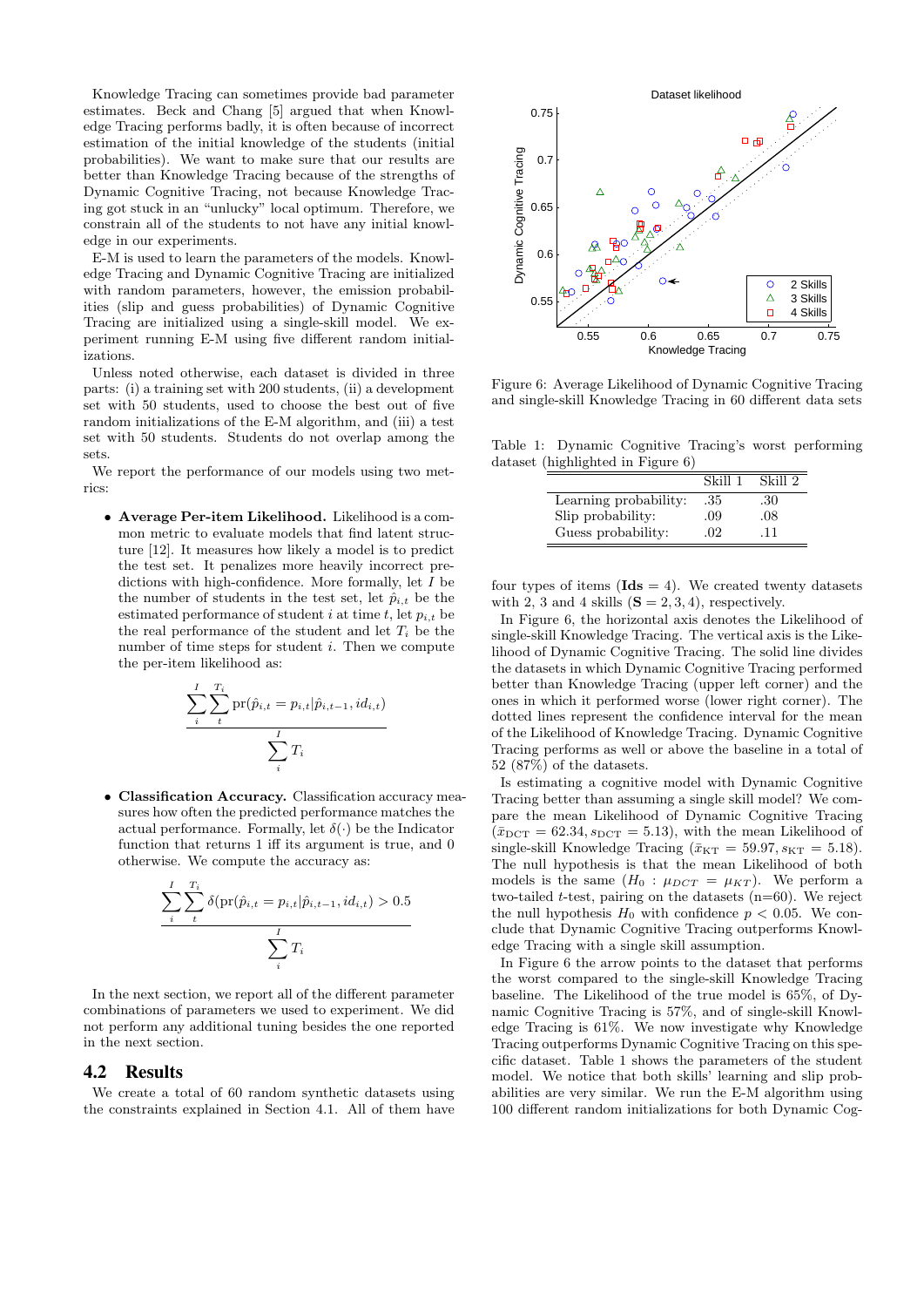

Figure 7: Cumulative Distribution Function of the Likelihood over 100 restarts (using the dataset highlighted in Figure 6)

Table 2: Model Comparison Over Number of Skills

|                | 2 skills |      | 3 skills |      | 4 skills |      |
|----------------|----------|------|----------|------|----------|------|
|                | Acc.     | Lik. | Acc.     | Lik. | Acc.     | Lik. |
| True model     | .75      | .64  | .75      | .61  | .76      | .62  |
| <b>DCT</b>     | .74      | .63  | .73      | .62  | .73      | .62  |
| $KT(1)$ skill) | .71      | .61  | .69      | .59  | .70      | .60  |
| Majority       | .63      |      | .66      |      | .67      |      |

nitive Tracing and Knowledge Tracing. We use the same training set used for the highlighted dataset of Figure 6. To ensure more reliable results, we use a larger test set of 200 students (instead of 50 students). Figure 7 shows the Cumulative Distribution Function of the Likelihood over 100 random initializations. For a specific Likelihood  $\ell$  in the horizontal axis, the vertical axis is the percentage of initializations with Likelihood found at a value less than or equal to  $\ell$ . Figure 7 shows that the Likelihood of the true model is 62.6%. The best Likelihood of Dynamic Cognitive Tracing is 61.1%, and of single-skill Knowledge Tracing is 59.7%. Knowledge Tracing gets stuck in local optima in less than 5% of the restarts. On the other hand, for this dataset, Dynamic Cognitive Tracing gets stuck in local optima 99% of the time. While there is a Dynamic Cognitive Tracing solution that outperforms Knowledge Tracing, the E-M algorithm found it in 4% of the initializations.

In Table 2, we aggregate the results of Figure 6. We report the mean performance of the parameters that generate the 60 synthetic data sets (True model), Dynamic Cognitive Tracing, single-skilled Knowledge Tracing (KT), and the classifier that always predicts the majority class (Majority). We present the mean Classification Accuracy and the mean Likelihood. Dynamic Cognitive Tracing has a similar Likelihood and Classification Accuracy to the True Model and dominates Knowledge Tracing.

Let's study a sample cognitive model estimated using Dynamic Cognitive Tracing. Here  $Q^*$  is the True Model's cognitive model from which the synthetic data was generated. An estimate  $\hat{Q}$ , learned from data using our approach is:

$$
Q^* = \left(\begin{array}{cc} 1 & 0 \\ 0 & 1 \\ 0 & 1 \\ 1 & 0 \end{array}\right) \hat{Q} = \left(\begin{array}{ccc} 0.85 & 0.15 \\ 0.43 & 0.57 \\ 0.27 & 0.73 \\ 0.91 & 0.09 \end{array}\right)
$$



Figure 8: Time required (in mins.) to train a single restart



Figure 9: Classification accuracy using different training set sizes

The estimated cognitive model has some uncertainty, but if we round  $\hat{Q}$  to integer values, it matches  $Q^*$ . In future work, we are interested in using Bayesian priors to encourage sparse entries in  $\hat{Q}$  [13]. Bayesian estimation is not currently supported by the BNT toolkit in which we implemented our model.

In Figure 8 we show how long it took to perform a single restart of Dynamic Cognitive Tracing and Knowledge Tracing. Although Dynamic Cognitive Tracing achieves better accuracy, its exact inference implementation does not scale well with the number of skills.

We now try to simulate the effect of different amount of training data. For this, we experiment with 50, 100, 200 and 400 students. We observed that in the PSLC DataShop [17], a repository for student data sets, it is common for smaller datasets to have data from at least 50 students. We assess the performance of our approach using ten synthetic training sets with different number of students. For all experiments here, we used four different types of items ( $\text{Ids} = 4$ ), and two skills  $(S = 2)$ . In Figure 9, the "True model" line represents the classification accuracy of the model using the parameters from where the synthetic data was generated. The Knowledge Tracing line shows the performance of this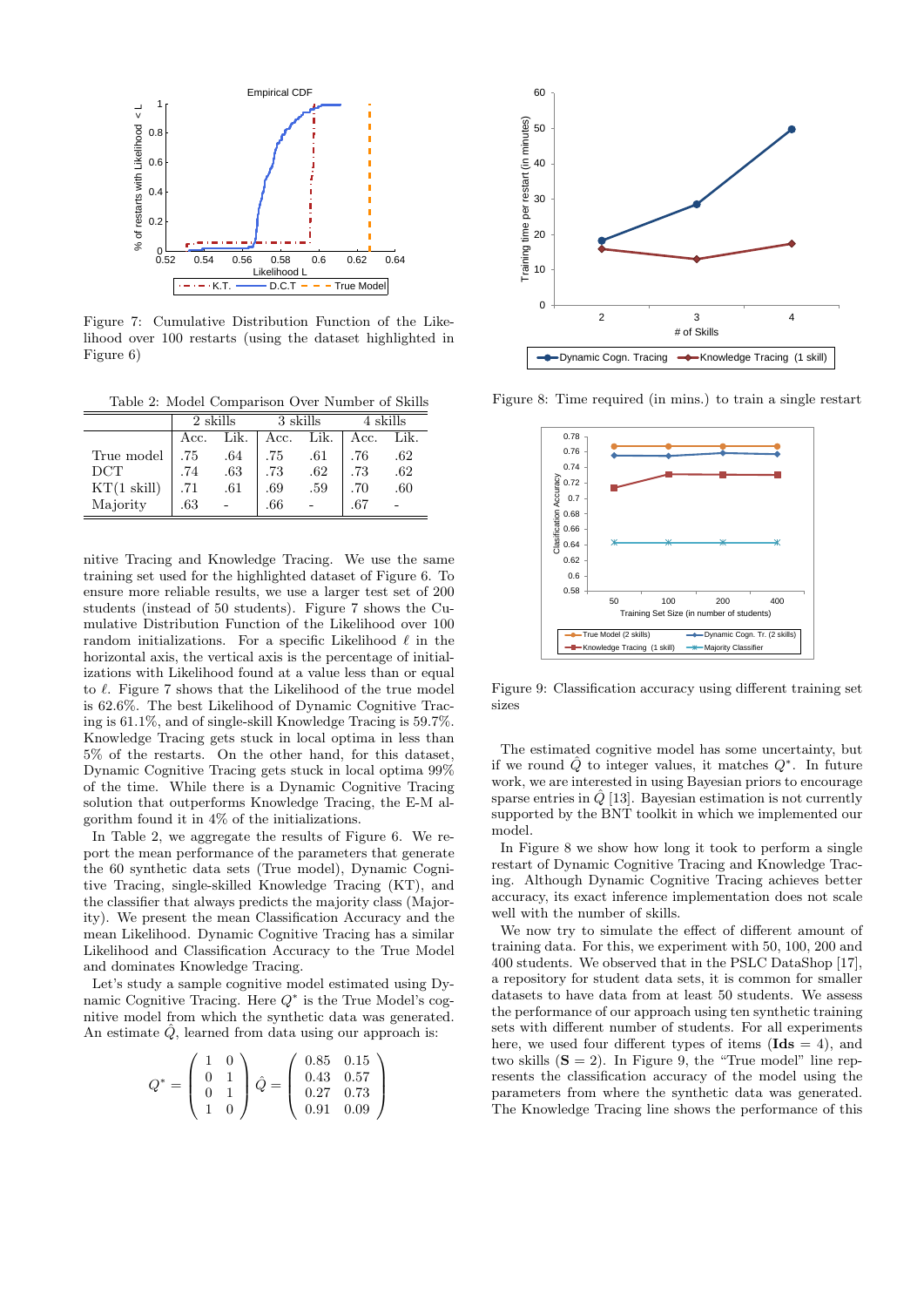Table 3: Model Comparison Over Number of Items

|                | $\text{Ids} = 4$ |      | $\text{Ids} = 8$ |      | $\mathbf{Ids} = 12$ |      |
|----------------|------------------|------|------------------|------|---------------------|------|
|                | Acc.             | Lik. | Acc.             | Lik. | Acc.                | Lik. |
| True model     | .77              | .66  | .70              | .60  | .73                 | .61  |
| <b>DCT</b>     | .76              | .65  | .67              | .58  | .66                 | .57  |
| $KT(1)$ skill) | .73              | .63  | .64              | .56  | .66                 | .57  |
| Majority       | .66              |      | .59              |      | .58                 |      |

approach, using a single skill. The results suggest that the approaches compared can achieve good performance even on a smaller datasets.

Since we are actually clustering similar items into skills, the number of different items (Ids) may have an impact on the performance of our approach. We create ten sets with 4, 8 and 16 item types respectively  $(\mathbf{Id} = 4, 8, 16)$ . All of them have two skills  $(S = 2)$ . In Table 3, we summarize the Likelihood and the Classification Accuracy of different models. The true model's parameters achieve the highest likelihood, followed by our approach, that dominates Knowledge Tracing.

# 5. CONCLUSION

We propose Dynamic Cognitive Tracing as a novel unified approach to two problems previously addressed separately in Intelligent Tutoring Systems: (i) Student Modeling, which infers students' learning by observing student performance [9], and (ii) Cognitive Modeling, which factorizes problem solving steps into the latent set of skills required to perform them [7].

We provide empirical results using synthetic data supporting that our unsupervised approach is better than assuming that all items come from the same skills. Dynamic Cognitive Tracing significantly outperforms Knowledge Tracing using a single skill assumption.

We used the Bayesian Networks Toolkit to quickly prototype our approach. However, our prototype is limited in that (i) the inference algorithm used by the toolkit leads to complexity exponential in the number of skills, and (ii) the optimization algorithm gets stuck in local optima. We recommend implementing Dynamic Cognitive Tracing using approximate inference as future work.

For simplicity, in this paper we limited our study to synthetic data of items that require a single skill. However, our formulation is capable of discovering items that require multiple skills. It is an empirical question that we leave for future work to understand how well Dynamic Cognitive Tracing performs in this context.

We are also interested in comparing Dynamic Cognitive Tracing to other automatic methods that produce cognitive models from data, such as matrix factorization techniques [27]. An interesting alternative we leave unexplored is finding a cognitive model by first clustering items into skills, and then using Knowledge Tracing with the discovered cognitive model. However, it is not clear how to learn the skill clustering from data that comes at different points of time. For example, it is not obvious how PCA could be applied to temporal data. To our knowledge, we are the first ones to propose a fully-unsupervised method that combines student modeling with discovering a cognitive model.

# Acknowledgements

This work was supported in part by the Institute of Education Sciences, U.S. Department of Education, through Grant R305A080628 to Carnegie Mellon University. José was partially supported by the Costa Rican Ministry of Science and Technology (MICIT). The opinions expressed are those of the authors and do not necessarily represent the views of the Institute or U.S. Department of Education. We thank the educators, students, and LISTENers who helped generate, collect, and analyze our data, and the reviewers for their helpful comments.

#### References

- [1] R. Baker, A. Corbett, and V. Aleven. More accurate student modeling through contextual estimation of slip and guess probabilities in bayesian knowledge tracing. In B. Woolf, E. A¨ımeur, R. Nkambou, and S. Lajoie, editors, Intelligent Tutoring Systems, volume 5091 of Lecture Notes in Computer Science, pages 406–415. Springer Berlin / Heidelberg, 2008. ISBN 978-3-540-69130-3. URL http://dx.doi.org/ 10.1007/978-3-540-69132-7\_44.
- [2] T. Barnes. The q-matrix method: Mining student response data for knowledge. In J. Beck, editor, Proceedings of AAAI 2005: Educational Data Mining Workshop, pages 978–980, Pittsburgh, PA, 2005.
- [3] T. Barnes, D. Bitzer, and M. Vouk. Experimental analysis of the q-matrix method in knowledge discovery. In M.-S. Hacid, N. Murray, Z. Ras, and S. Tsumoto, editors, Foundations of Intelligent Systems, volume 3488 of Lecture Notes in Computer Science, pages 11–41. Springer Berlin / Heidelberg, 2005. ISBN 978-3-540-25878-0. URL http://dx.doi.org/ 10.1007/11425274\_62.
- [4] J. Beck. Difficulties in inferring student knowledge from observations (and why you should care). In Educational Data Mining: Supplementary Proceedings of the 13th International Conference of Artificial Intelligence in Education, pages 21–30, Marina del Rey, CA, 2007.
- [5] J. Beck and K.-m. Chang. Identifiability: A fundamental problem of student modeling. In C. Conati, K. McCoy, and G. Paliouras, editors, User Modeling 2007, volume 4511 of Lecture Notes in Computer Science, pages 137–146. Springer Berlin / Heidelberg, 2007. URL http://dx.doi.org/10.1007/ 978-3-540-73078-1\_17.
- [6] J. Beck and J. Mostow. How who should practice: Using learning decomposition to evaluate the efficacy of different types of practice for different types of students. In B. Woolf, E. Ameur, R. Nkambou, and S. Lajoie, editors, Intelligent Tutoring Systems, volume 5091 of Lecture Notes in Computer Science, pages 353–362. Springer Berlin / Heidelberg, 2008. ISBN 978-3-540- 69130-3.
- [7] H. Cen, K. Koedinger, and B. Junker. Learning factors analysis: A general method for cognitive model evaluation and improvement. In M. Ikeda, K. Ashley, and